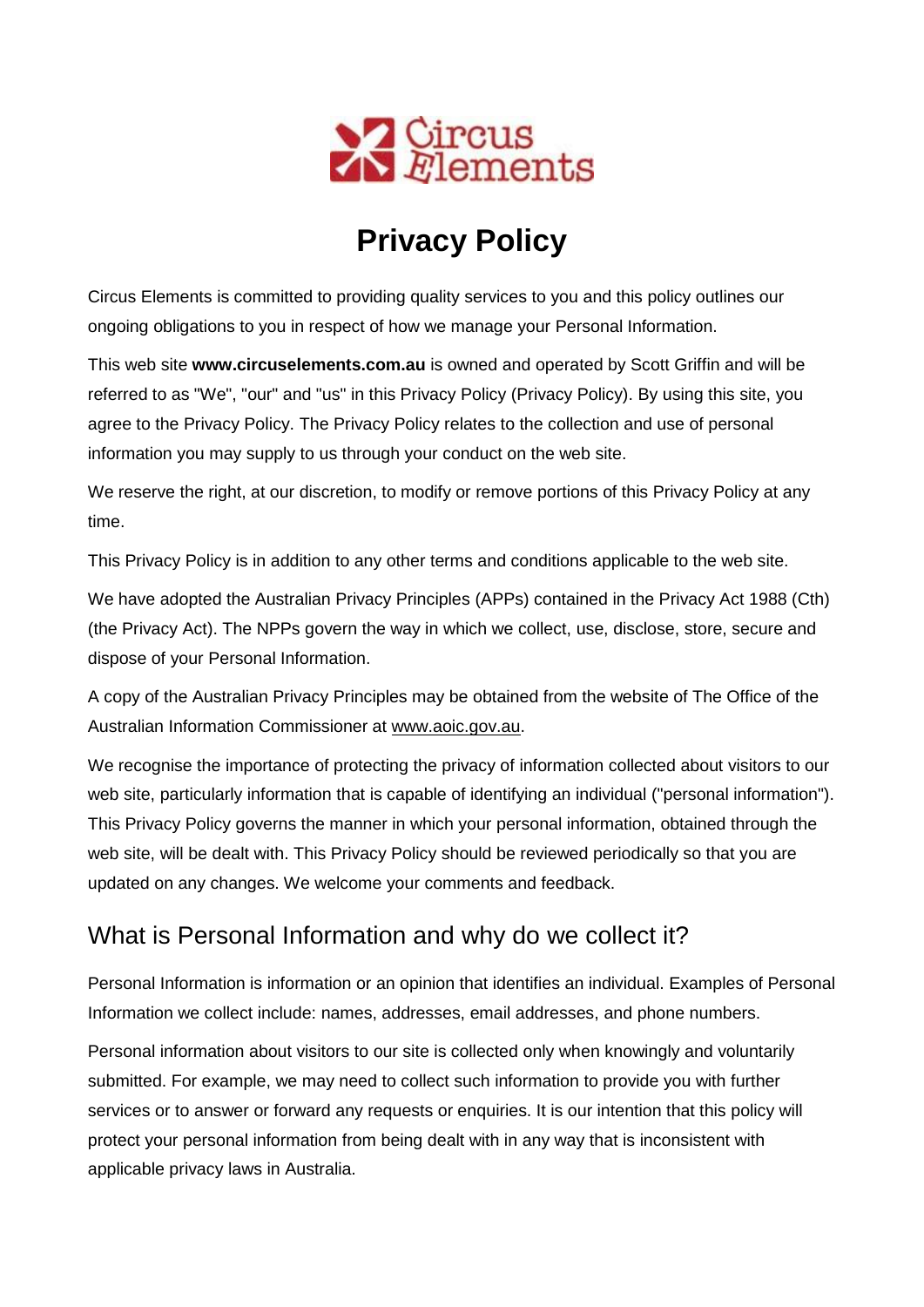This Personal Information is obtained in many ways including interviews, correspondence, by telephone, by email, via our website www.circuselements.com.au from your website and social media sites, from media and publications, from other publicly available sources, from cookies and from third parties. We don't guarantee website links or policy of authorised third parties.

We collect your Personal Information for the primary purpose of providing our services to you, providing information to our clients and marketing. We may also use your Personal Information for secondary purposes closely related to the primary purpose, in circumstances where you would reasonably expect such use or disclosure. You may unsubscribe from our mailing/marketing lists at any time by contacting us in writing or using the unsubscribe link at the bottom of emails we send you.

When we collect Personal Information we will, where appropriate and where possible, explain to you why we are collecting the information and how we plan to use it.

### Sensitive Information

Sensitive information is defined in the Privacy Act to include information or opinion about such things as an individual's racial or ethnic origin, political opinions, membership of a political association, religious or philosophical beliefs, membership of a trade union or other professional body, criminal record or health information.

Sensitive information will be collected and used by us only:

- For the primary purpose for which it was obtained
- For a secondary purpose that is directly related to the primary purpose
- With your consent; or where required or authorised by law.

### Credit Card Details

Credit Card details are only stored for the processing of payments and will be deleted once payment is processed.

#### Third Parties

Where reasonable and practicable to do so, we will collect your Personal Information only from you. However, in some circumstances we may be provided with information by third parties. In such a case we will take reasonable steps to ensure that you are made aware of the information provided to us by the third party.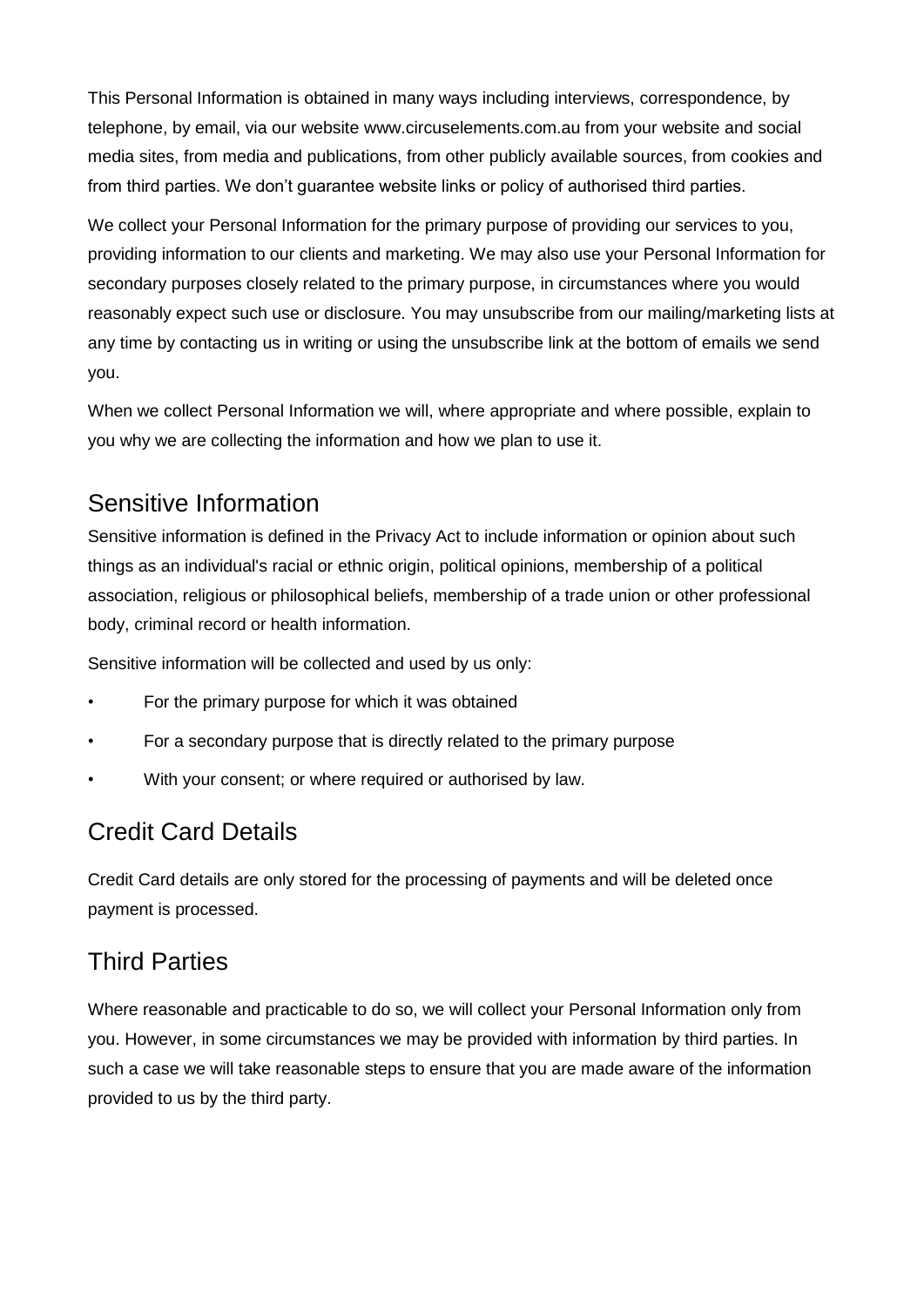# Disclosure of Personal Information

Apart from where you have consented or disclosure is necessary to achieve the purpose for which it was submitted, personal information may be disclosed in special situations where we have reason to believe that doing so is necessary to identify, contact or bring legal action against anyone damaging, injuring, or interfering (intentionally or unintentionally) with our rights or property, users, or anyone else who could be harmed by such activities.

We may disclose personal information in compliance with a court order, cooperation with criminal investigations, other situations in which we reasonably believe disclosure is required to comply with laws, and to prevent or minimise harm to personal or public safety.

We may engage third parties to provide you with goods or services on our behalf. In that circumstance, we may disclose your personal information to those third parties in order to meet your request for goods or services.

From time to time, we may need to transfer your information to overseas entities that are not subject to same level of privacy protections as Australia. Reasons for this may include: backup storage, and provision of services by third parties. When this is required, we will notify you and obtain consent for this transfer.

#### Security of Personal Information

We strive to ensure the security, integrity and privacy of personal information submitted to our sites, and we review and update our security measures in light of current technologies. Unfortunately, no data transmission over the Internet can be guaranteed to be totally secure.

However, we will endeavour to take all reasonable steps to protect the personal information you may transmit to us or from our online products and services. Once we do receive your transmission, we will also make our best efforts to ensure its security on our systems.

In addition, our employees and the contractors who provide services related to our information systems are obliged to respect the confidentiality of any personal information held by us. However, we will not be held responsible for events arising from unauthorised access to your personal information.

# Access to your Personal Information

You may access the Personal Information we hold about you and to update and/or correct it, subject to certain exceptions. If you wish to access your Personal Information, please contact us in writing.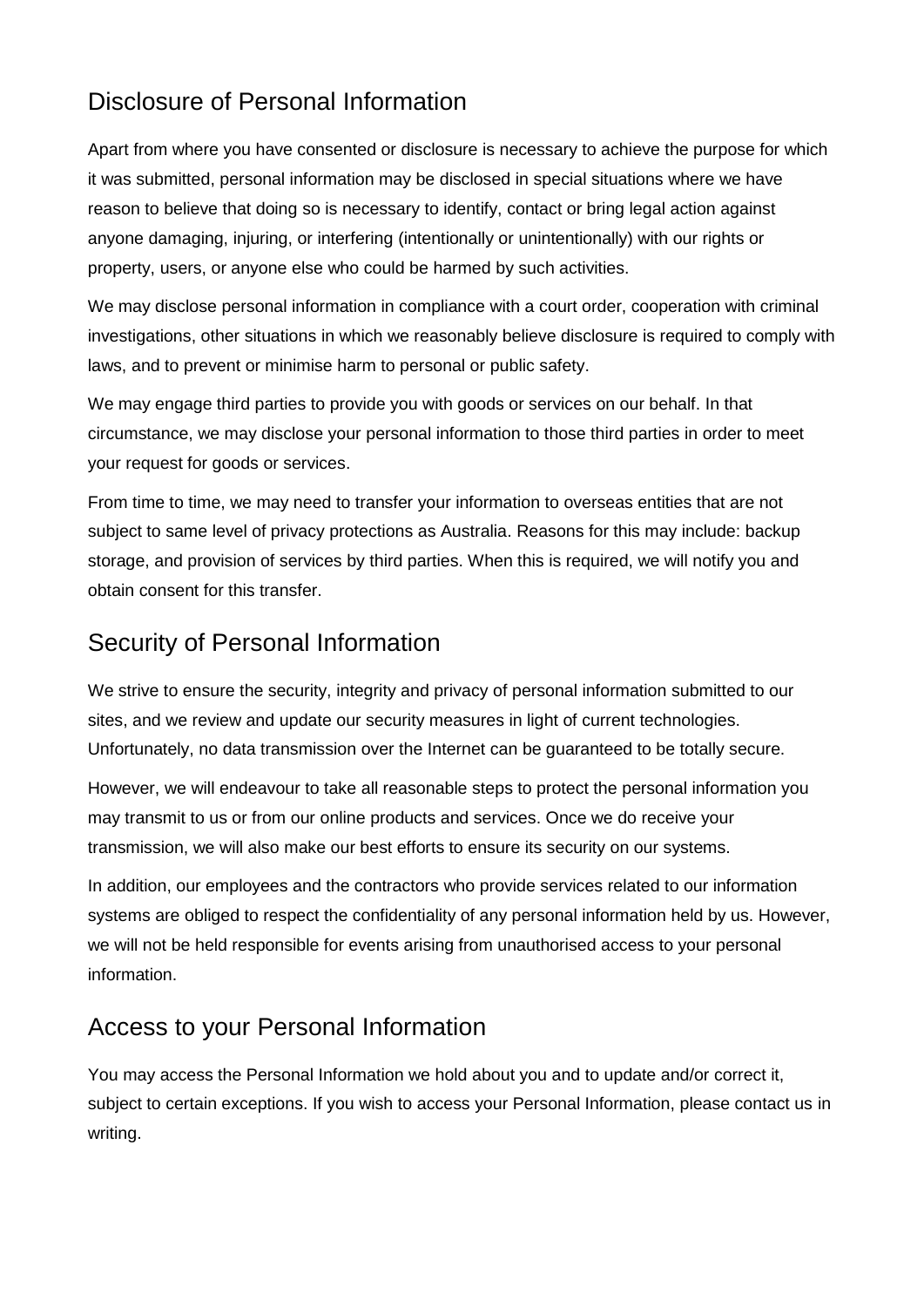Circus Elements will not charge any fee for your access request, but may charge an administrative fee for providing a copy of your Personal Information.

In order to protect your Personal Information, we may require identification from you before releasing the requested information.

### Maintaining the Quality of your Personal Information

It is an important to us that your Personal Information is up to date. We will take reasonable steps to make sure that your Personal Information is accurate, complete and up-to-date. If you find that the information we have is not up to date or is inaccurate, please advise us as soon as practicable so we can update our records and ensure we can continue to provide quality services to you.

#### Links to external websites

Our websites may contain hyperlinks to websites not controlled by us. We cannot and do not provide assurances of privacy and information security related to such websites collecting Information from Users.

IP Addresses: Our web servers gather your IP address to assist with the diagnosis of problems or support issues with our services. Again, information is gathered in aggregate only and cannot be traced to an individual user.

Cookies: We may use cookies to provide you with a better experience. These cookies allow us to increase your security by storing your session ID and are a way of monitoring single user access. This aggregate, non-personal information is collated and provided to us to assist in analysing the usage of the site. Users may choose to disable cookies, but this may result in loss of some or all of the site's functionality.

Applets: Applets are small programs embedded within web pages to provide interactivity that is not able to be facilitated by standard HTML code. Some applets may collect limited information about you (such as computer hardware and software parameters) in order to provide interactive capability and content.

Non-personal Information: Certain non-personal information may also be collected by the site. This may include: browser name, the type of computer and technical information about a user's means of connection to our site, such as the operating system and the Internet service provider utilised and other similar information. This information is used to customise the user's experience of our site, and to assist in managing the site and its supporting infrastructure.